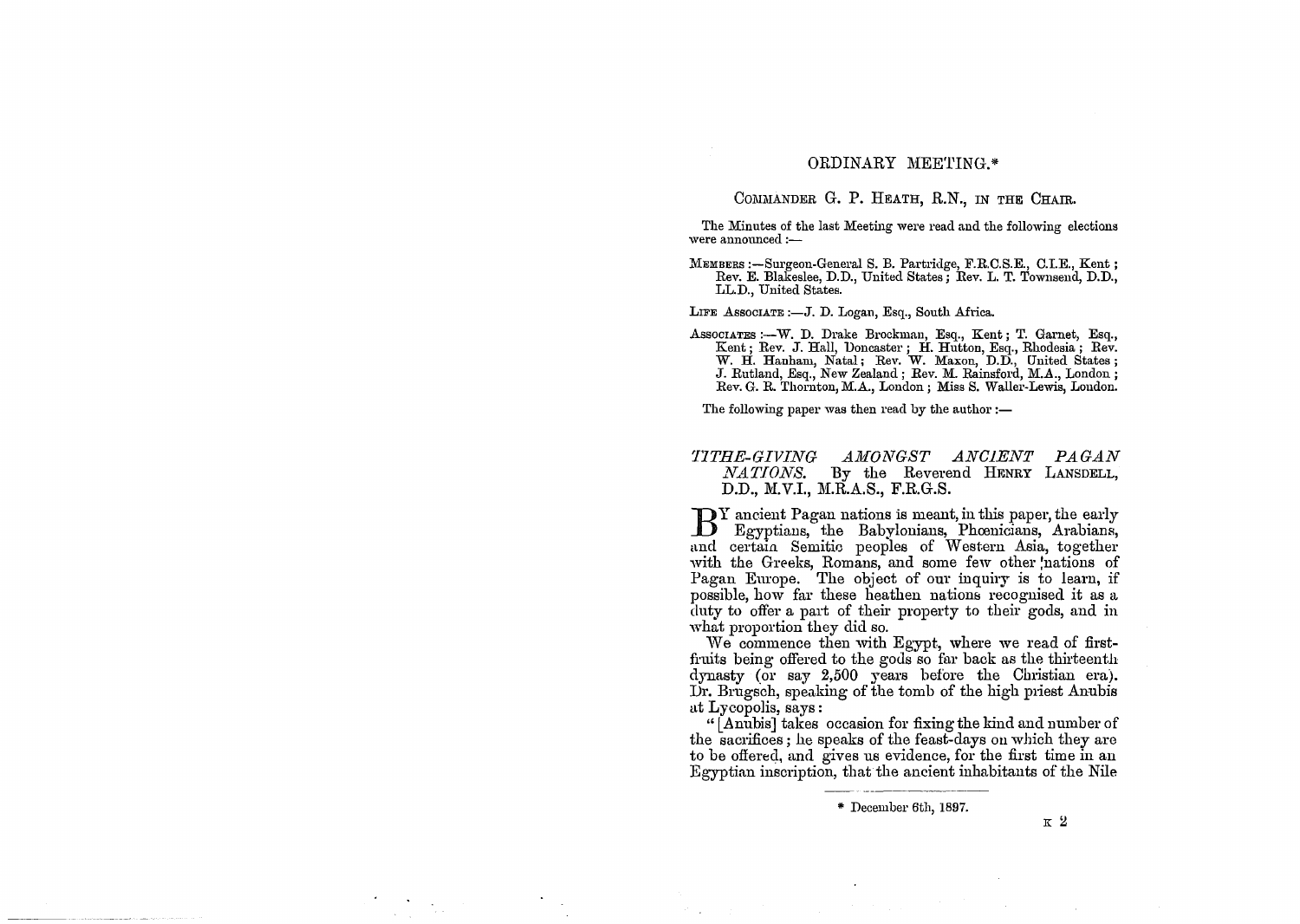valley, great and small, were accustomed to dedicate the first-fruits of their harvest to the deity."\*

The testimony of Erman is to the same effect, who savs:

"The worshippers of these (Egyptian) gods were always faithful to them<sup>1</sup> . . . Each brought the first fruits of his harvest to the servants of his god... he made the furthermost room of his house into a little chapel . . In the court of his granary, or near his wine-press, he erected a little sanctuary to Renematet, the goddess of the harvest, and placed there a table of offerings with wine and flowers."<sup>†</sup> These and other evidences of private piety were, however, quite eclipsed by the state offerings of the Pharaohs, during the ninth historical dynasty  $(1700-1400)$  B.C.), the enormous lists of which offerings, as given by Rameses II and III, still remain on the outer wall of the temple of Medinet Habu, and in the great Harris papyrus.

During this period the temples were enriched, not only by first fruits, but by occasional offerings; for the priests enjoyed permanent endowments bestowed alike by king and people. It was incumbent, for instance, on the head of the treasury department personally to endow one of the great temples in Egypt with the precious things he brought from foreign countries.<sup>†</sup>

In fact, so vast were these endowments, that Professor Masperos informs us that "The domain of the gods formed, at all periods, about one-third of the whole country."

There was yet another source of income by means of which the ancient Egyptians recognised their dependence on the deity in presenting sometimes the whole, but more commonly a portion, of their spoils taken in war.

Professor Maspero says. " The gods of the side which was victorious shared with it in the triumph, and received a tithe of the spoil, as the price of their help.

Again he says, " "A revival of military greatness was followed by an age of building activity. Claims of the gods had to be satisfied before those of men, etc... A tenth, therefore, of the slaves, cattle and precious metals was set apart for the service of the gods, and even fields, towns and provinces were allotted to them, the produce of which was applied to enhance the importance of their cult, or to repair and enlarge their temples."

This repeated mention by Professor Maspero of a tenth of the spoils is noteworthy; though he does not say that the people generally, in Egypt, paid tithes to the temples.

Upon my inquiry as to this point from several Egyptologists, Professor Sayce wrote to me, "Though gifts were made to the Egyptian temples on a large scale, there does not seem to have been any tithe."

Professor Flinders Petrie also wrote, "I do not remember any tithing allusions. . . . . The Egyptian system of priestly revenues was by estates, and not by taxes or tithes."

Again, in a short conversation I had on the subject with Dr. Budge, superintendent of Egyptian and Assyrian antiquities in the British Museum, he seemed to doubt, concerning Egypt, whether the gifts to the temples represented a definite proportion of income. He thought they amounted to more than a tenth, and seemed convinced that, in constantly and regularly recurring festivals, it was obligatory by custom, if not by law, to make offerings to the priests.

I inquired of Professor Mahaffy, who replied—"in Egypt one-sixth seems to have been the old  $d\pi \omega \omega \rho a$ , or God's portion, levied upon all property not specially exempted." For confirmation of this, in Ptolemaic times, he referred me to the "Revenue laws of Ptolemy," published by Mr. Grenfell, but the Professor adds that he cannot possibly imagine this sixth to have been an invention of the Ptolemies, and therefore believes it to have been an old Egyptian tax.

If, then, it be asked, whether the Egyptians recognised it as a duty to offer a portion of their property to the gods, it would seem that the Pharaoh and his officials, with many, if not all, of the people, annually offered the first-fruits of their crops to the temples, which they permanently endowed for the education and support of the priests, as well as for temple repairs and enlargements, together with the furniture and accessories of worship. They offered also a portion of their spoils taken in war, and on various other occasions made further offerings of the most varied kinds. If it be further asked as to what proportion these offerings bore to the offerers' incomes, it seems to have been not less than a tenth, and in some epochs certainly reached a sixth.

We now pass from the valley of the Nile to that of the Euphrates, and pursue our inquiry among the aucient Babylonians.

<sup>\*</sup> Brugsch, Heinrich, History of Egypt under the Pharaohs, vol. i, p. 225.

<sup>†</sup> Erman, A., Life in Ancient Egypt, tr. by Tirard. Lond. 1894, p. 272.

Erman, p. 96.

Dawn of Civilization, p. 303. Dawn of Civilization, p. 302.

 $\P$  Struggle of the Nations, p. 91.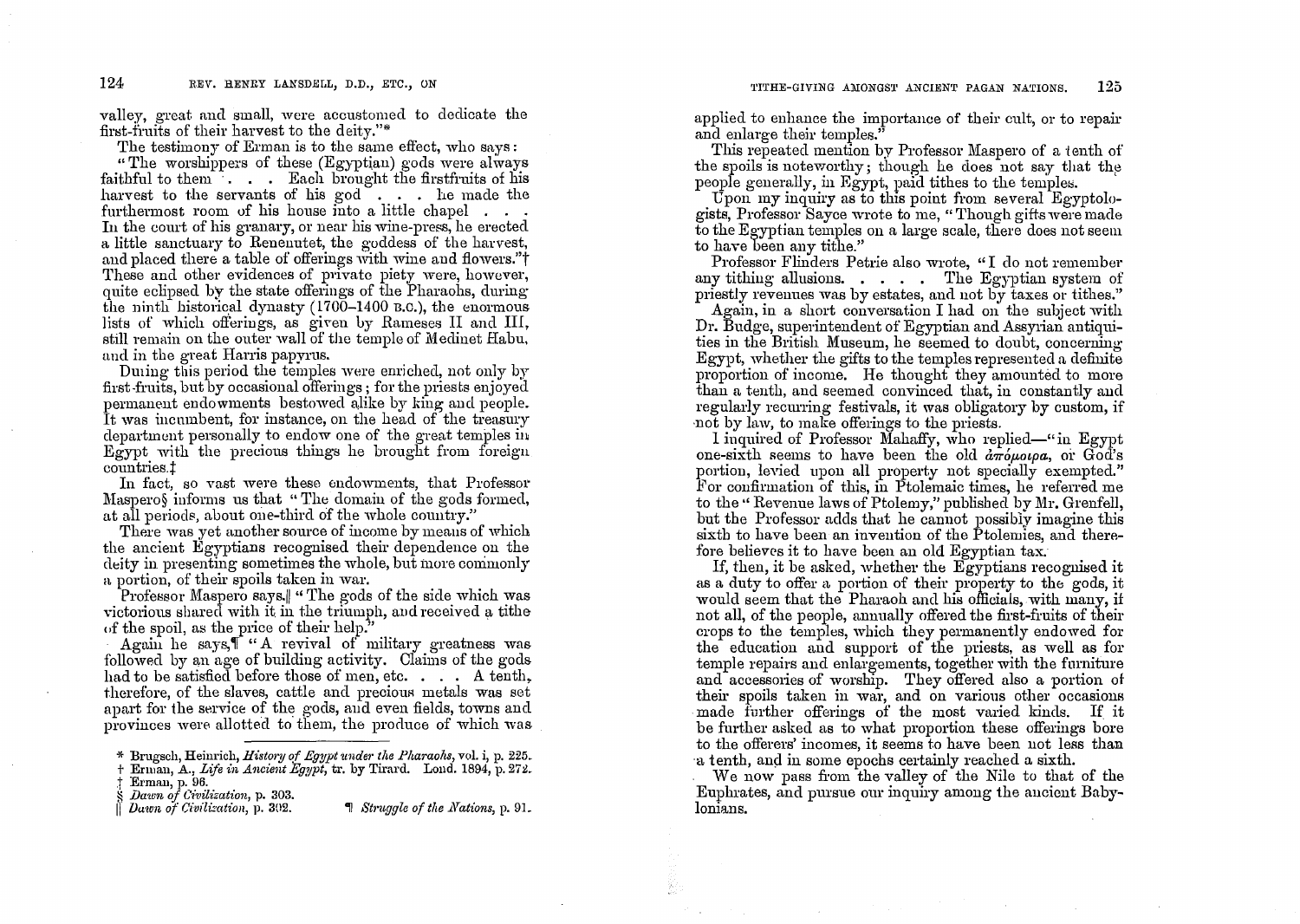Long ago, Josephus told us that Nebuchadiezzar "with the spoils he had taken in war, adorned the temple of Belns and the rest of the temples in a magnificent manner."\*

But to us, of the nineteenth century, new sources of information have been unveiled, such as Josephus could not read; and we owe not a little to Assyriologists who have deciphered for us the cuneiform inscriptions on whole libraries of tablets found throughout a large part of Western Asia, many of which tablets have made their way to the museums of Berlin, Paris, and London. These tabfets were anciently preserved as records connected with temples;. as hymns to the gods; calendars, works of history, and chronology; and also as merchants' accounts and contracts.

Upon my asking Dr. Budge for "chapter and verse," that is, translations from a few original tablets in the British Museum, and their bearing upon tithe-giving, he has been good enough to inform me concerning the meaning of the word eshru, or tenth, that:

On one tablet [82, 9, 18, 74<sup>a</sup>] Nabonidus [555-538 B.C.] paid to the temple of the sun god on the xxvi<sup>th</sup> day of the month Sivan, in his accession year, six mana of gold *eshru* [as tithe] the gold being paid in the great gate of the temple.

Another tablet records that Belshazzar (son of Nabonidus) paid 27 shekels of silver as the *eshru*, or tithe, for a daughter of the king, on the fifth day of Ab, year 17 of Nabonidus.

A third tablet states that Nergalnatsir gave an ox to the temple for his tithe.

A fourth tablet says that a governor and another official paid a tithe; besides which other examples of combined tithepaymg occur.

A fifth tablet states that two-thirds of a mana, and five shekels of silver were given to the gods Bel, Nebo, Nergal, and Ishtar as tithe.

I ought to say that Dr. Budge adds a doubt whether *eslml,*  though meaning literally a tenth, was an actual tenth of the person's income or property; and there is no evidence, he says, known to him, which shows that the tithe was obligatory. But there is evidence, he says, that the tithe coulel be annual; that it could be, and was, commonly paid in  $\mathrm{kind}:$  that two or more individuals could unite in paying a tithe; and that a tithe could be offered to a number of gods

.A *ntiquities,* Book x, chap. 11.

collectively; so that, from the foregoing facts, it seemed to him that the *eshru* partook more of the nature of a freewill offering than of a literal tenth part, the payment of which was obligatory.

I am indebted further to Mr. Theophilus G. Pinches, also of the Assyrian Department in the British Museum, who tells me that the mention of " tenth parts" ( $\ell\tilde{s}r\tilde{e}tu$ ), with allusion tu paying a tenth, occurs on tablets which are undoubtedly copies of Akkadian and Assyrian bi-lingual phrase tablets drawn up 2200 B.O. or earlier, and representing the legal expressions current among the scribes at that time.

I am further informed that when more of the tablets, now in the British Museum, are transcribed and published, it will be clear that tithes were given in Babylonia to the temples of the gods 2100 years B.O., and probably earlier.

Meanwhile Professor Maspero also tells of religious endowments in ancient Chaldea; and, he says, of spoils of war:

" As soon as he  $[the$  king] had triumphed by their  $[the$  gods'] command, he sought before all else to reward them amply for their assistance. He paid a tithe of the spoil into the coffers of their treasury, he made over a part of the conquered country to their domain, he granted them a tale of the prisoners to cultivate their lands and to work at their buildings."\* In his later volume Maspero furnishes some interestiug items upon tithe-giving by Tiglath-Pileser, saying that Tiglath-Pileser, after fighting in the country north of the Tigris, consecrated the tenth of the spoil thus received to the use of his god Assur and also to Ramman.<sup>†</sup> Further examples might be quoted from Maspero, and others of a similar character from that eminent Assyriologist, the late George Smith; but I hasten to quote again from the letter written to me by Professor Sayce.

"The  $\epsilon s r \hat{a}$ , or tithe," he says, "was a Babylonian institution. The temple and priests were supported by the contributions of the people, partly obligatory and partly voluntary. The most important among them were the tithes paid upon all produce. The tithes were contributed by all classes of population, from the king to the peasant; and lists exist which record the amounts severally due from the tenants of an estate. The tithes were paid for the most part in corn: thus we find a Babylonian paying about eleven bushels of

<sup>&</sup>quot;\* *Dawn nf Ci'vilization,* p. ';'06 .

t *St'·1tgyle of the Nation •• ,* p. 644.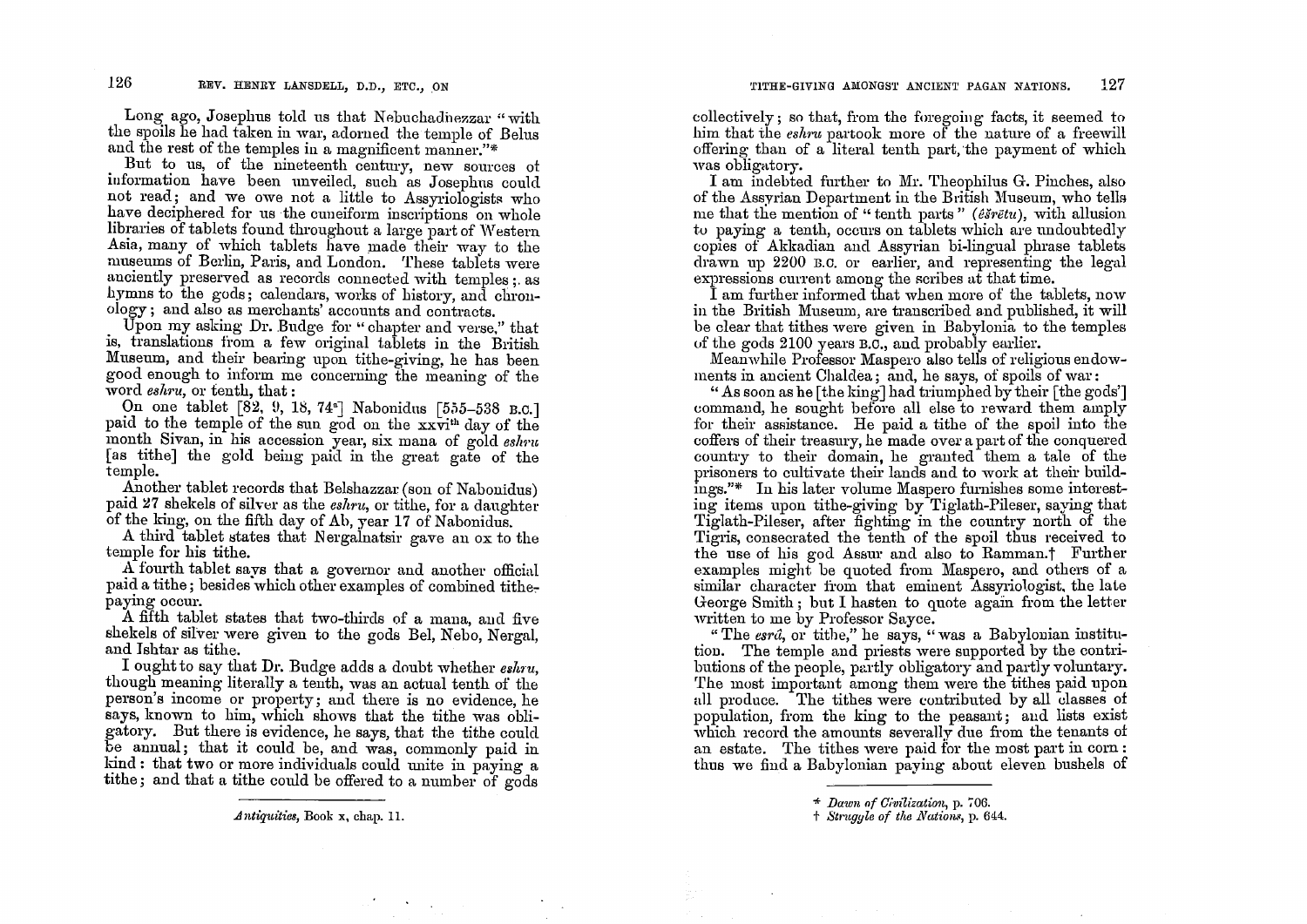corn to the temple of the sun god [at Sippara] as the tithe required by him for the year. The tithes paid to the same temple by Nabonidus just after his accession [555 B.O.] amounted to as much as six manehs of gold. Voluntary gifts also were common and were often made in pursuance of a vow or in gratitude for recovery from sickness."\*

Professor 8ayce observes also, in his Patriarchal Palestine,t that Cyrus and Cambyses did not regard their foreign origin as affordmg any pretext for refusmg to pay tithe to the gods .of the kingdom they had overthrown.

The mention of Cyrus takes our thoughts to Persia (or Elam), where tithe\_giving seems to have been known before the days of Cyrus, for Maspero says:

"These deities [of Elam dwelling near Susa] received a tenth of the spoil after any successful campaign—the offerings cumprising statues of the enemies gods, valuable vases, ingots of gold and silver, furniture and stuffs."

Let us now pass to the Phoenicians, or Canaanites, who dwelt on the coast of Southern Syria, and were the manufacturers and merchants of antiquity.

It was a colony of these Phoenicians from Tyre who founded Carthage-say about 900 B.C. They brought with them the custom of tithe-giving; and, from the outset, used to send the tithe of all their profits and increase to Tyre, for Hercules, by one clothed in purple and priestly robes, and so likewise they did with their spoils of war taken in Sicily.

There remain now two other nations to be referred to in connection with tithe-giving, namely, the Arabians and Ethiopians. .

Plinyt mentions an Arabian law whereby the owner of frankincense had to pay tithe of it to the god Sabis, whose priests received it, not by weight, but by measure. Nor might auy sale of it be made till the tenth was paid.

Again, the late Dr. Robertson Smith, Professor of Arabic at Uambridge, speaking of sacred tribute in Arabia, says: "'1'he agricultural tribute of first-fruits and tithe is a charge on the produce of the land, paid to the gods as Baalim or landlords."§

Once more, what Pliny says of the Arabians and their

frankincense, he repeats, in substance, of the Ethiopians and their cinuamon, which they did not eat, but with prayers made first to their gods, and a sacrifice of forty-four goats and rams; then the priest, dividing the cinnamon, took that part belonging to their god Assabinus and left them the rest to make merchandize of.\*

If, then, it is asked of the Babylonians and the other peoples just alluded to, whether they recognised it as a duty to offer a part of their property to their gods, and in what proportion they did so, we see Tiglath-Pileser, Nebuchadnezzar, Nabonidus, Belshazzar, Cyrus, and other sovereigns, offering their spoils, and often the tithe. But we have mention also of various classes of people in the Euphrates Valley, as well as Phoenician colonists in Carthage, annually offering a tenth of their increase, whether from fruits of the· ground or profits by merchandize; whether from spoils of war or other sources of income, whereby the temples were furnished and endowed, the priests supported, and the gods honoured; all this being done, partly as a matter of obligation, and partly voluntarily as in payment of vows or giving of thanks.

We now turn to the Greeks, Romans, and some few other paaan nations of Europe. The earliest allusions to tithegiving in Greece go back to mythological times, cluster round the oldest writers and lawgivers, and include such legendary names as that of Evander.

Evander, in classical legend, was a son of Bermes, and the leader of an Arcadian colony into Latium sixty years before the Trojan war, or say about 1300 B.C. Cassius (in Aurelius Victor) reports that in Evander's day, one Recaranus, a shepherd of Greek extraction (called Hercules because of his strength) having recovered his oxen that Cacus had stolen, dedicated an altar under the Aventine Mount, *Inventori Patri* (that is, probably, to Jupiter), calling it the greatest, and teaching people to consecrate their tithes there, for it seemed to him more fit that the gods should receive that honour than their kings, whence it came to pass, after the said Hercules was deified, that it grew into a custom to con-

secrate to him a tithe.<sup>†</sup><br>It is related also by Diodorus Siculus, of the Argives, that

<sup>\*</sup> *Sociallije among tlte AS8.YI·ians and Babylonians,* p. 121.

 $t$  *Hist. Nat.*, lib. 12, cap. 14, § 63.

<sup>§</sup> *Lp.ctures on tlte l'eligion of tlte Semitea,* p. 441.

<sup>\*</sup> Pliny, lib. xii, cap. 19, § 89.

t Cassius, *ap. Aurel. Victor, in orig. Gent. Rom.* Comber's *Historical vindication of divine right of tithes, p.* 37.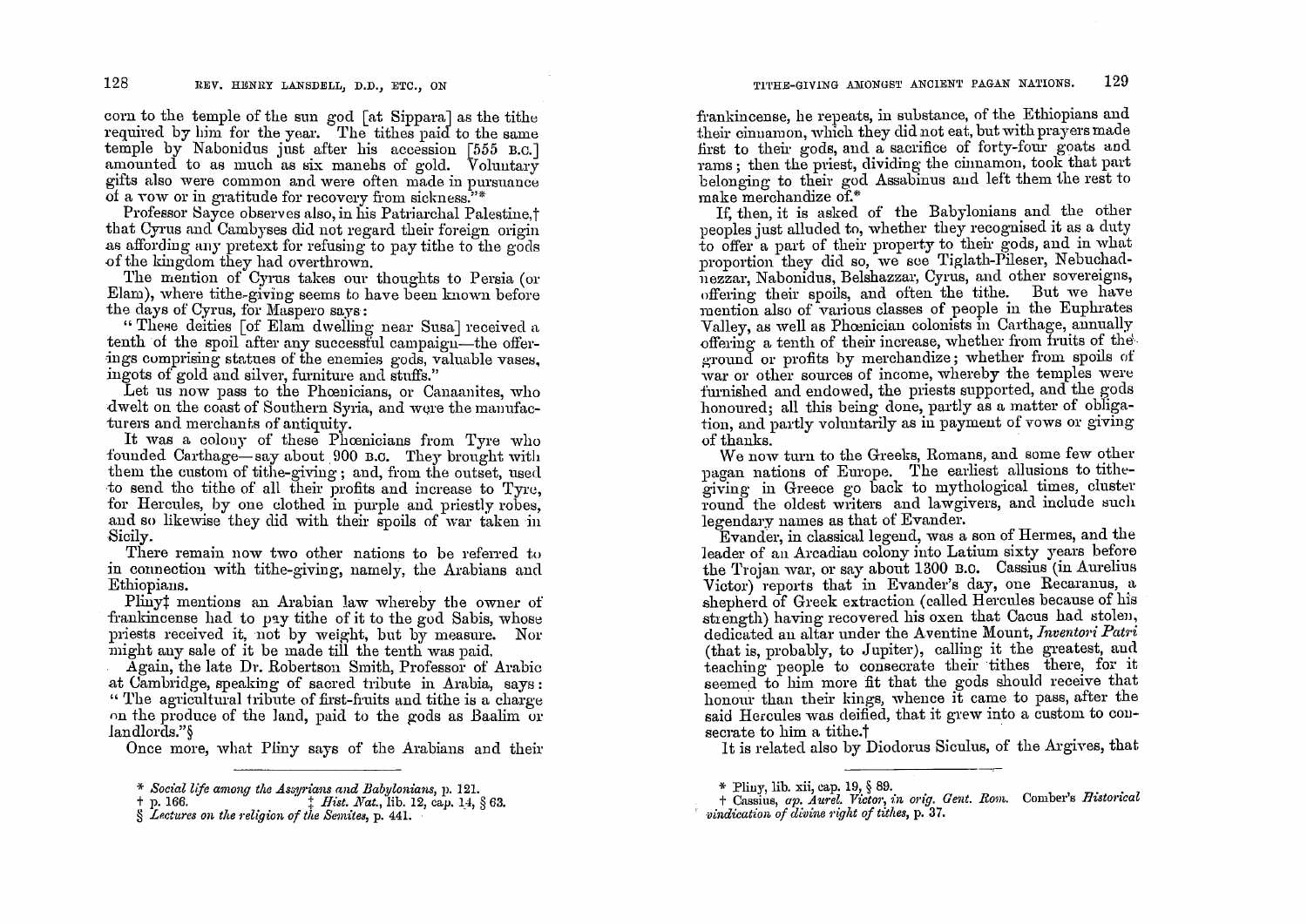having subdued the Myceneans, they consecrated a tenth out of their goods to the god.  $(B.C. 473.)^*$ 

Diodorus mentions, too, that the Liparians, or Greeks who colonised the Lipari Islands, having overcome the Etruscans in many sea battles, sent the tithe of the spoil to Delphi.<sup>†</sup> We may further observe, before passing from this early period to Spartan times, that Ares himself is recorded to have dedicated his tithe to one of the genii who first taught him to be a soldier, t which is another indication of the great antiquity of tithe-giving among the Greeks.

Again, Pisistratus writing to Solon, the famous Athenian lawgiver (born about 638 B.C.), touching the tribute of a tenth, which certain former princes had seized for their own use, says that he took tithes of every one of the people, not so much for his own use as for public sacrifice or the use of the gods in general.

If, next, we ask concerning spoils taken in battle, we have Agesilaus (King of Sparta from 398 to 361 B.C.), who during his wars in Asia Minor, within the space of two years, sent more than 100 talents of tithe to Delphi, as Xenophon testifies.

Lysander, another Spartan general (killed 395 B.C.), is mentioned by Maximus Tyrius as offering the tithe of his gains in war to the gods.

So, too, we have a similar instance in Cimon, the Athenian general, who, after defeating the Persians at Eurymedon in 466 B.C. took out the tenth of the spoils, and dedicated them generally to the Deity, but did not name Apollo or any other.

About this same period probably we may place the vow of the Crotonians of a tenth of the spoil to Apollo at Delphi, before their war with the Locrians, whilst the Locrians, not to be outdone, vowed a ninth.\*\*

Pausanias, the Spartan general (who died 466 B.C.), gave, after his victory over Mardonius, out of the tithe of the spoil, a tripod of gold to Apollo at Delphi, and two brazen statues, one to Zeus Olympius, the other to the Isthmian Foseidon.††

This brings us to the period of the Greco-Persian wars, in the early years of which flourished Herodotus. He travelled widely and records the customs of many nations. Of the Phocians he relates that out of the tithe of money gained by their victory over the Thessalians they made four statues to Apollo.\*

The same writer tells of a small people, on the Island of Samos, in the Ægean Sea, that they yielded at one time six talents for the tithe of their gain gotten by merchandize.

A case still more extraordinary, and which may be regarded perhaps as the working of a heathen conscience, is related by Herodotus of a woman of Thracia, a courtesan named Rhodophis, who sent a tenth of her gains, in the form of spits for sacrifices, to the temple of Apollo at Delphi.<sup>†</sup> That this was not unusual seems to be suggested by the case of another of the same class, who, in an old Greek poem, vowed to offer the tenth of all her gains to Aphrodite.<sup>+</sup>

Herodotus, tells, too, of the Siphnians, who paid tithes of their gold and silver mines. It is worthy of note also that Pausanias, who lived in the second century A.D., said of these Siphnians that "when through greediness they failed to pay their due, the sea overflowing hid their mines from  $\text{sign}$ .'|

But perhaps the most noteworthy instance of tithepaying in this period was that of Xenophon, who, after his return with the ten thousand Greeks, having first given a part of the tithe of his portion of the spoil to Apollo at Delphi, with another part purchased land and built a temple and altar to the goddess Artemis; after which he consecrated the tithe of the fruits of the fields for sacrifices, and instituted a feast, wherein Artemis, out of this land and these tithes, furnished all that came there with meal, bread, wine, junkets, money, and with her part of the cattle fed in the sacred pastures, or taken in hunting.

And near the temple, Xenophon set up a pillar with this inscription, "Ground sacred to Artemis. Whosoever pos-

<sup>†</sup> Herodotus, lib. 2 : 135.

**T** Xenophon, Anabasis, lib. 5, c. 3,  $\&$  4-13.

<sup>\*</sup> Diodorus Siculus, v. 11, c. 65. † Diodorus, v. 9.

Lucian de saltatione. Comber, p. 33; Selden, p. 31.

Selden's History of Tithes, p. 33.  $\parallel$  Herodotus, lib. 9, c. 81.

 $\parallel$  Agesilaus, c. 1, § 34. \*\* Max. Tyr., *Dissert.*, 14.

<sup>&</sup>lt;sup>††</sup> Trogus Pompeius, Histor., Selden, p. 30.

 $*$  Herodotus, lib. 8, c. 27.

 $\downarrow$  Antholog., lib. 6; Comber, p. 31. § iii, 57.

Pausanias. Descriptio Graciae, x. 11, § 2, Spelman, Larger Treatise concerning tithes,  $p. 12\overline{4}$ .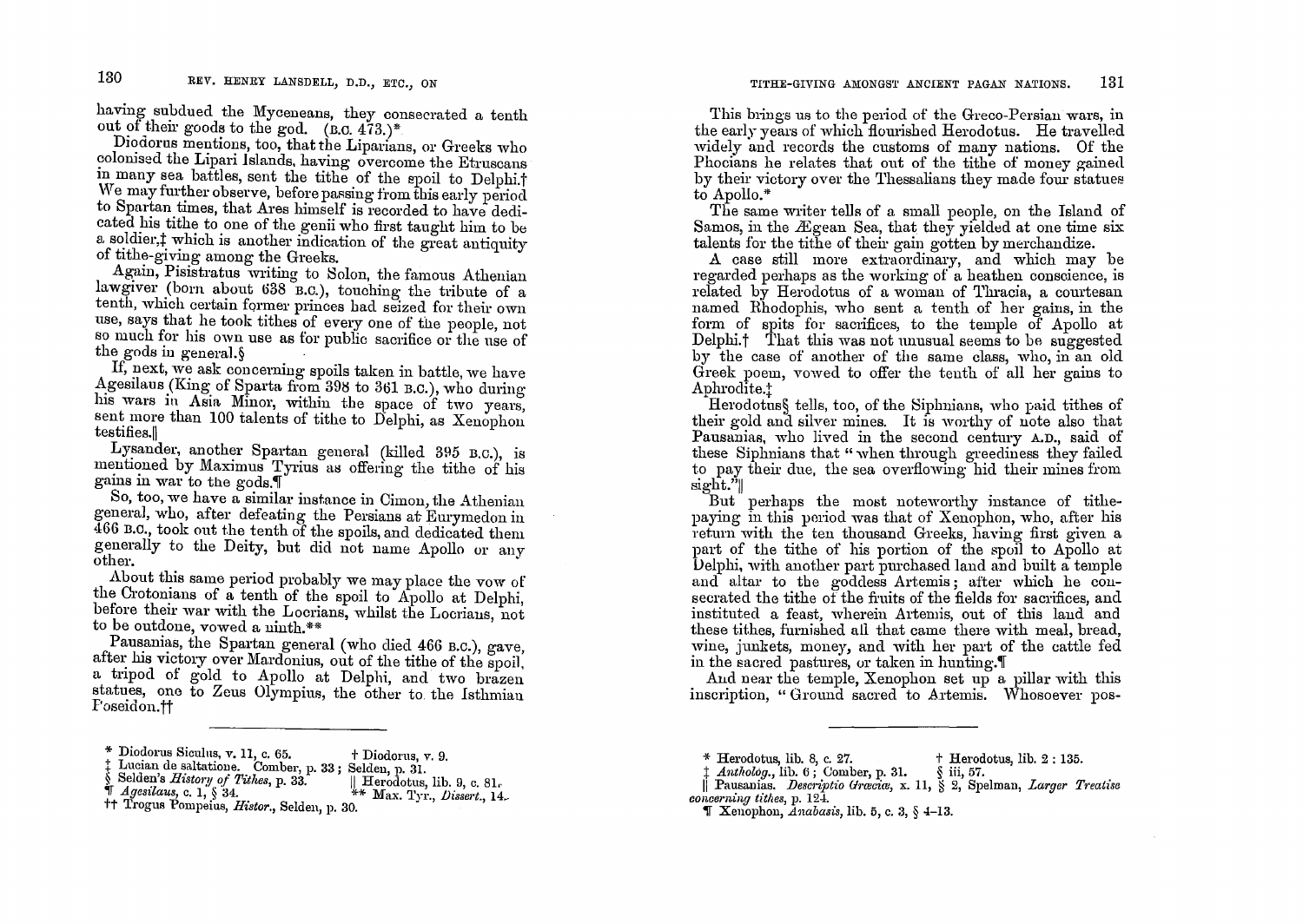sesseth it, let him pay the tithe of his yearly increase; and, out of the remainder, maintain the temple. If he neglect this, the goddess will require it."

So here was a temple, fully endowed with tithes for the benefit of priests, people, and repairs!

Nor must we forget how Pliny records of Alexander the Great, that, having conquered the countries of sweet odours and frankincense, Alexander sent a whole shipload thereof to Leonidas, in Greece, that he might burn it bountifully unto the gods \*

Let us now advance to the next Grecian period, the hegemony having passed from Sparta to Athens, and during which Greece produced some of its greatest men.

Thucydides (born about 471 B.C.) tells us that when the Atheniaus had divided the island of Lesbos into 3,000 parts, they consecrated 300, that is the tenth, generally, to the gods.t

Heference has already been made to what Pisistratus wrote to Solon, which seems to show that the Athenians usually paid tithe of their goods at home alike in peace and in war. Even a tenth of the meat killed in Athens was given by the cooks to the magistrates, and this was spent, in the case of Pisistratus at all ,events at the festivals of the gods.t

We may see, too, another confirmation that the general tithing of all gains was usual in Athens, from. the jeering comedy of Aristophanes  $(450-380)$  B.C.), for he represents Cleon complaining of Agoracritus. for detaining the tithe of his sausages belonging' to the gods.§

A century later, Demostheues calls it sacrilege in Androtion and Timocrates to retain the tenths due to Pallas; and, if this be taken in connection with the complaint, or threatening of Cleon just referred to in Aristophanes, it would almost suggest that defaulters might be complained of, and parhaps punished in Athens for not paying tithes.

We now pass from the Greeks to the Romans, amongst whom we trace the practice of tithe giving to their earliest or legendary history.

Hercules is the god most frequently mentioned among them as the receiver of tithes. He was one of their chief and most ancient deities, his rites, as Livy testifies,\* having been first taken into use by Romulus, who fouuded Rome B.C. 753.

Soon afterwards we come to the King, 'l'arquinius Superbus (616-578 B.C.), who, upon taking Suessa, is said to have paid a tithe of at least  $400$  talents of silver to the gods in general.t

Next in order of time, perhaps, should be mentioned an incident, as recorded by Plutarch and Livy, which speaks volumes for the reverence and sacredness with which the payment of tithes was regarded by early Romans and Grecians alike. .

It happened after the conquest by Camillus of the City of Veii  $(396 B.C.)$ , that the augurs, or temple prognosticators, made report that the gods were greatly offended, though they knew not for what, but the fact they professed to have discovered by the marks and observation of their sacrifices.

Camillus having informed the senate that, in the sacking' of Veii, the soldiers had taken the spoil without giving the tenth to the gods, and that the soldiers had, most of them, spent or disposed of what they had taken, the senate orderecl every man to give in, upon oath, how much he had received. every man to give in, upon bash, now match he had received<br>of the booty, and to pay a tenth of it, or the value of this<br>tenth, if it was spent, to the gods.<br>Towards this the women brought in jewels and gold of

their own free will so readily, that the senate gave them the privilege of having orations in their praise made at their funerals, which honour formerly had been allowed only to great and eminent men. And they appointed three, of the first quality in Rome, to carry this present with the tithe, in a triumphal manner to Delphi.

On the way they were taken, and made a prize by the Liparians, or Greeks who colonized the Lipari Islands, north of Sicilv. But, when broug'ht to then' CIty, and when the Liparian governor understood that so great a booty consisted of tithes due to the gods, he not only restored it all, and sent them away with *it*, but gave them a convoy of his

<sup>\*</sup> Pliny, lib. xii, cap. 14, Spelman, p. 120.

t Selden. p. 33.

<sup>&</sup>lt;sup> $\ddag$ </sup> Aristoph., *Equites*, v. 283 ; Selden, p. 33. § Comber, p. 33.

<sup>11</sup>Comber, p. 33.

<sup>\*</sup> *Hist.,* lib. **1.** 

t Diollysius of Halicarnassus, lib. 4.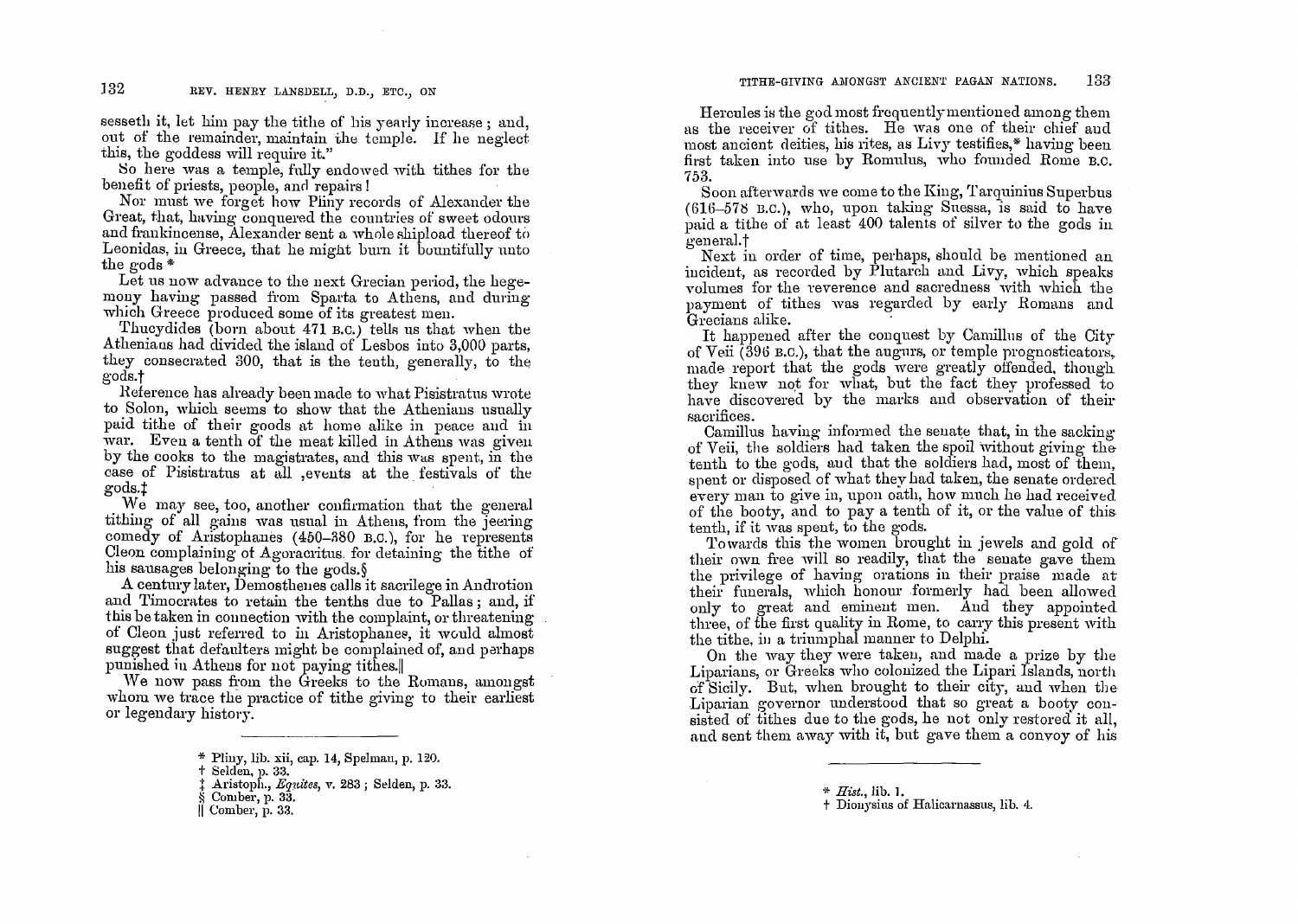own ships to secure them on their voyage, although he was then at war with Rome.\*

After the early Kings of Rome we have instances of tithes being offered by more than one of the Dictators, as well as by Roman Consuls and Generals. In fact, Servius says it was a Roman custom, when they made war, to promise some of the spoils to the gods; and therefore there was a temple at Rome dedicated Jovi Prædatori, not that he presided over the spoils, but because some of the prey was due to him.<sup>†</sup>

Nor was it military people only among the Romans who paid their tithe; for Plautus, the Roman dramatist (who died 184 B.C.), refers to Roman merchants, who from very early times, it would seem, used to pay a tenth of their gains.

The same custom obtained, presumably, among Roman farmers : for Varro  $(116-27 \text{ B.C.})$ , in his great work upon agriculture, advises every man to pay titlie diligently of the fruits of his ground.

Also Pliny the elder  $(23-79 \text{ A.D.})$ , who calls the tithes sent to Delphi "first-fruits," says the Romans never tasted their new fruits or wines till the priests had taken the first-fruits of them.

And, as if nothing might go untithed, it would seem, according to Papinius, that the Romans paid a tithe of the very beasts they killed in hunting, namely, the skins, to Diana.

Nor was the fulfilment, or non-fulfilment, of a vow to pay tithe, treated as a light matter even in Roman law; for Ulpian, the celebrated Roman jurist of the third century, is quoted by Justinian to the effect that if after having made a vow to pay tithe, a man died, his heir, or executor, was bound to pay what had been vowed.\*\*

Having collected these testimonies concerning tithegiving by Greek and Roman sovereigns, generals, merchants, farmers, and people in general, let us inquire what traces of the custom are to be found among other ancient pagan nations of Europe.

Servius. Æn. 3 Com. 21, Comber, Historical Vindication, &c., p. 40.

 $\Delta \sim 10^7$ 

Plaut. Stich., Selden, p. 26.

Varro. De re rustica, Spelman, p. 120.

" Spelman, p. 121.

We begin with that very old people the Pelasgi, who spread about the Mediterranean in early times, of whom we read that they gave a tenth of their gains by merchandize. and sent their tithe to Phoebus at Delphi. A branch of these people, settled in Umbria in Italy, in a dearth and great scarcity of all things, vowed upon plenty being sent to them. to give a tenth of all unto Jupiter, Apollo, and the Cabiri (that is, the deities of Samothracia), supposing that this misery and scarcity came upon them for their former neglect and contempt. Upon this yow of amendment, they had their desire, as plenty was sent to them; and then setting aside the dedicated portion, the tenth of all their increase, they offered it to those deities.

After this, we may pass from the Mediterranean, and notice the testimony of Julius Casar,\* who seems to say of the ancient Gauls, that their custom was to sacrifice the cattle and to give, in effect, not only tithe, but all they took in war, to the gods.

The same custom, probably, extended to the ancient Britons and German Saxons, for Sidonius Apollinaris (born about 430) mentions that the German Saxons were wont to sacrifice to the god of the sea the tenth of all captives taken in these piracies and incursions made by sea, especially upon the Gauls.

Once more, we are told of Cædvalla, last of the British Kings of North Wales, and slain 634, that, during the period of his life when he was a heathen, he was wont to tithe all his spoils of war to the deity. So, at least, says the Monk of Malmesbury.<sup>†</sup>

If, then, we summarize our testimonies concerning early tithe-giving in Europe, we see that, so far back as 1300 years before the Christian era (if such a date can be trusted); and, afterwards, among the earliest peoples and persons known to us in Europe; we have the Argives, the Pelasgi and the kings of Rome offering tenths of their warlike spoils or of their gains by merchandize.

When, moreover, we reach the period of authentic history. we read of Greek generals; Roman dictators, lawyers, and farmers; herdsmen, sailors, merchants, miners, cooks, nay, even the dissolute, thinking it right and religious to offer a tenth of their increase to the gods. This practice of

<sup>\*</sup> Leslie, Divine Right of Tithes, Toronto edition, p. 43.

<sup>||</sup> Pliny, Nat. Hist., lib. 4, cap. 12.

<sup>\*\*</sup> Selden, p. 28 ff.; Tit. de Policit., lib. 2, Sect. 2.

<sup>\*</sup> De bell. Gal., lib. 6, p. 132.

<sup>+</sup> Selden, p. 269.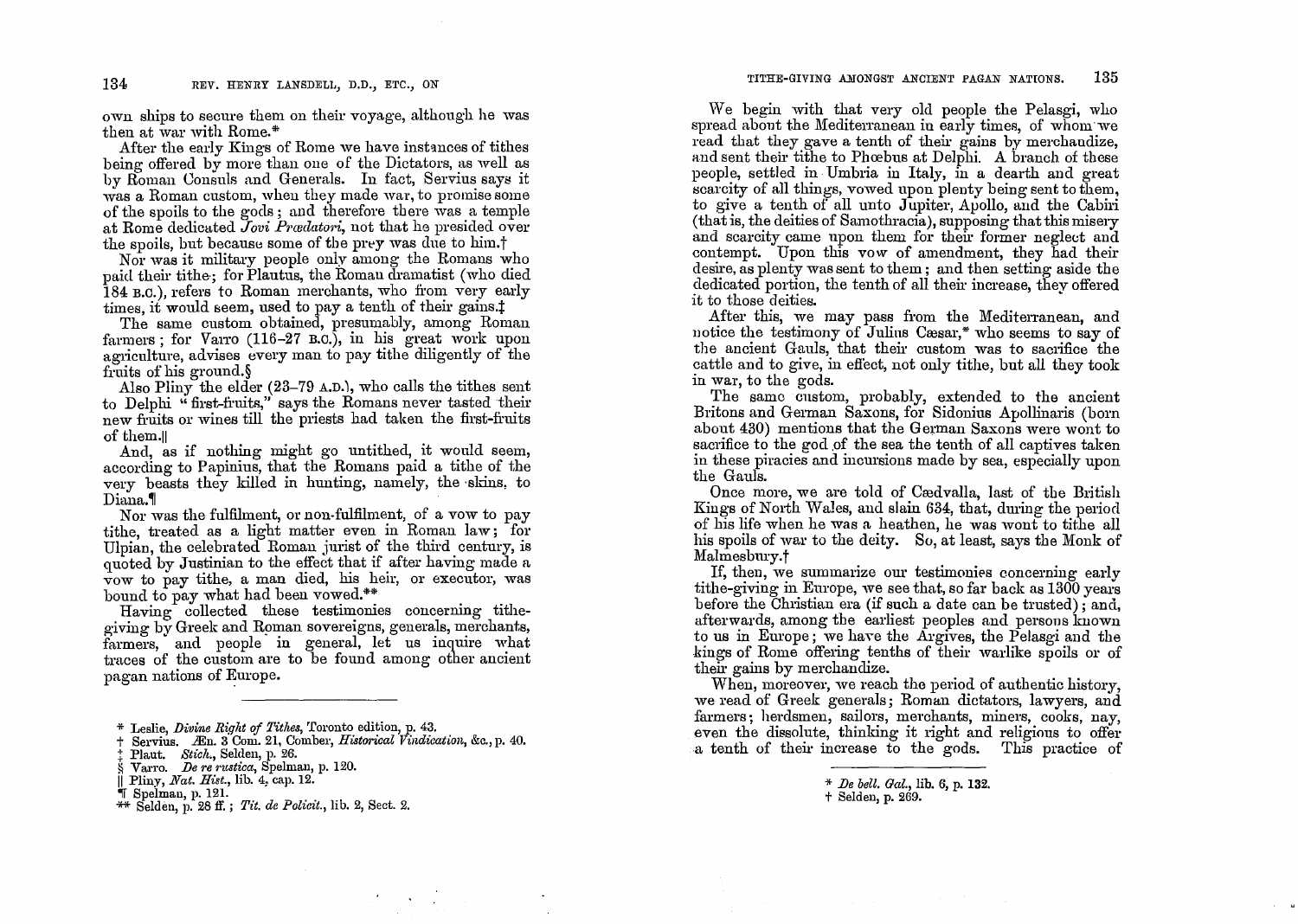tithe-giving was known and observed also among other European nations such as the Samothracians, Liparians, Gauls, and even Britons and Saxons.

And these facts are witnessed to by the most famous authors of antiquity, such as Herodotus, Thucydides, Xenophon, Aristophanes, Plutarch, and Demosthenes among the Greeks; and, among the Romans, by Varro, Julius Caesar, Pliny and others; their testimony as a whole tending to show that the Greeks, Romans, and all other principal civilized but heathen nations of early Europe recognized it as a religious duty to offer a part of their property to the gods, the proportion offered being to the whole, rarely less, but in some cases more, than a tenth.

What, then, is suggested by this array of facts, from early Europe, Eastern Africa. and Western Asia, concerning tithegiving?

When philologists and grammarians observe that many words of a class (belonging, for instance, to agriculture) linger in use among peoples now widely separated, and having no visible connection with one another, these students of comparative tongues infer that at some time, in the remote past, the ancestors of such peoples must have lived together and spoken such words in a common language. And such philological observations, comparisons, and inferences are called "scientific." Let us then be similarly scientific with the facts we have had under review.

We have traced the practice of tithe-giving into almost every known country of importance in what we call the ancient western world. But when did the practice begin? Roman history takes us back only to the day when two boys were suckled by a she-wolf, nor does Grecian lore go far behind the Trojan war.

Egyptian hieroglyphics conduct us further back, and the cuneiform inscriptions of Western Asia, perhaps, further still. But, though the earliest historical records seem to bear witness to the existence of the practice of tithe-giving from the remotest times, yet have we found no secular inscription that tells us when, or where, tithe-giving began, or who issued the law for its observance. Yet here are the facts before us, and they have to be accounted for. If it was originally left to every man to give for religious purposes according to his own inclination as much or as little as he pleased, then how should so many peoples have hit upon a tenth for God's portion, rather than a fifth, or a fifteenth, or any other

proportion? Does not the universality of this proportion among early Pagan nations point to a time when the ancestors of those nations lived together, and so derived the custom from a common source?

I have purposely confined my inquiries to what we understood by heathen testimony, from which we have seen that the practice of tithe-giving was usually, or at all events frequently, connected with the payment of first-fruits; with a priesthood; and with the presenting of sacrifice to a Divine being; all which things point to a religious or divine rather than a human origin.

If then we are disposed to allow that sacrifice was not a human invention devised by the wit of man, but rather of divine origin, is it not reasonable to argue that when the Deity appointed, as acceptable to Himself, certain things that were clean, and others not so, He also appointed the quantity or proportion in which such things should be offered, the overwhelming probability being, in the face of the facts before us, that the proportion so appointed was a tenth?

The CHAIRMAN (Commander HEATH, R.N.).-I am sure all will join in according their thanks for this paper.

Mr. T. W. E. HIGGENS.-The author speaks of payment of tithes in connection (amongst other things) with the priesthood. I notice that Dr. Robertson Smith in his work on the Religion of the Semites, says that the "payment of tithes" was rather a modern than an ancient custom; but it appears to me, from this paper, that tithes were not entirely connected with the priesthood.

 $\mathbf{L}$